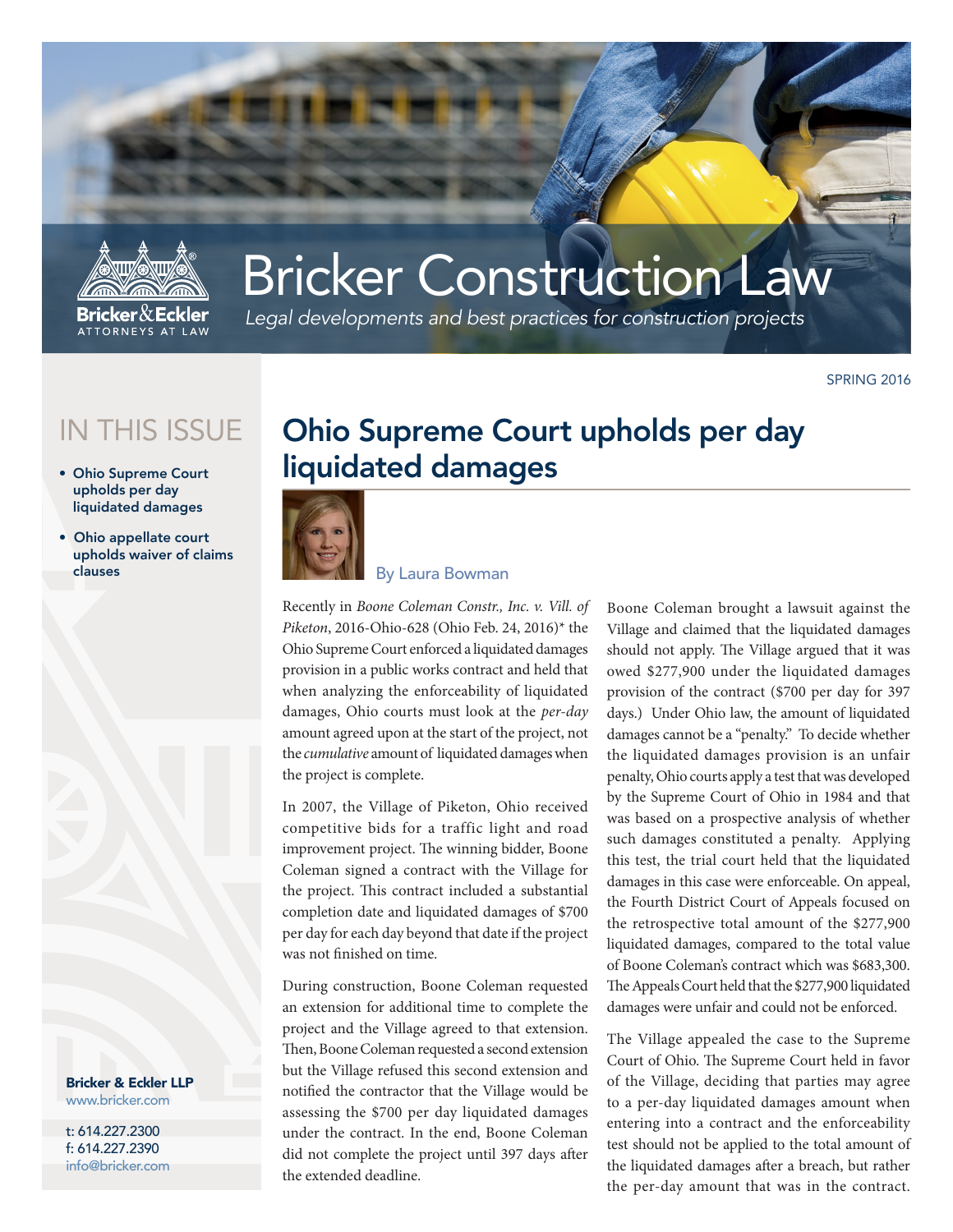The Court confirmed that Ohio courts must examine a liquidated damages provision based on what the parties knew at the time the contract was formed, not what the court may know in hindsight. Under this ruling, when determining the enforceability of liquidated damages, Ohio courts must look at the *per day* liquidated damages amount, not the total amount of assessed damages in order to determine whether it constitutes an unenforceable penalty.

\* Jack Rosati of Bricker & Eckler, LLP argued for amici curiae, County Commissioners Association of Ohio, Ohio Municipal League, Ohio School Boards Association, and Ohio Township Association, in support of the Village of Piketown's position, in this case.

## Ohio appellate court upholds waiver of claims clauses



### By Michael Katz

An Ohio appellate court recently held that by failing to comply with contractual notice requirements, a contractor waived its right to bring claims associated with the contract.

In *IPS Electric Services, LLC v. University of Toledo*, Case No. 15AP-207, 2016-Ohio-361, the University of Toledo (UT) hired IPS Electric Services to perform electrical work on existing buildings and within remodeled building space at the UT Health Science Campus. Problems arose throughout the project, which caused the required completion date to be pushed back. In a number of letters to the university, IPS asserted that these delays were caused by the university's late delivery of materials or the university's slow response time to IPS communications. Most of these letters stated that IPS was incurring "additional costs" without providing a specific amount.

IPS then sent the university a more detailed letter asserting that their claims totaled nearly \$500,000 and later sued UT for breach of contract. The university asserted that IPS had failed to meet the claims requirements under the "Dispute Resolution" sections of the parties' contract. These provisions provided that a failure by IPS to properly initiate, substantiate or certify claims arising from the contract would result in an irrevocable waiver of those claims. The Court of Claims found these provisions controlling and entered judgment in favor of the university.

IPS appealed and argued that the contract provisions relied upon by the university were unlawful "no damages for delay" clauses. (A "no damages for delay" provision is one that prevents a contractor from recovering damages where a delay was caused by the

public owner.) However, the Tenth District did not agree with IPS. The court noted that Ohio law prohibits "no damages for delay" language that bars claims based on the *substance* of the claim. Here, the provisions limited or barred a contractor's claims for failing to comply with *procedural* requirements.

IPS also asserted that it failed to meet the procedural requirements, because it did not know the extent of its damages until the end of the project. Again the court disagreed, stating that IPS did not need to know the total damages in order to comply with the contractual notice requirements and inform the university of its claims.

This case confirms that a contractor can waive its right to claims for additional time or money, if the contractor fails to meet the notice requirements in the contract.

#### CONSTRUCTION LAW GROUP

#### Attorneys

Jack Rosati, Jr., Chair 614.227.2321 jrosati@bricker.com

Christopher J. Bondra 216.523.5483 cbondra@bricker.com

Laura J. Bowman 614.227.4842 lbowman@bricker.com Desmond J. Cullimore, P.E., BCEE 614.227.4837 dcullimore@bricker.com

Mark Evans, P.E. 513.870.6680 mevans@bricker.com

Sylvia Gillis 614.227.2353 sgillis@bricker.com Benjamin B. Hyden 513.870.6575 bhyden@bricker.com

Michael Katz 614.227.4845 mkatz@bricker.com

Tarik M. Kershah 614.227.8814 tkershah@bricker.com

Christopher L. McCloskey 614.227.2385 cmccloskey@bricker.com

Doug Shevelow, P.E. 614.227.4803 dshevelow@bricker.com

#### Construction Assistant

Eileen Ryan 614.227.4974 eryan@bricker.com

This document has been prepared as a general reference document for informational purposes. The information contained herein is not intended to be and should not be construed as legal advice. Each circumstance should be considered and evaluated separately, and possibly with involvement of legal counsel.